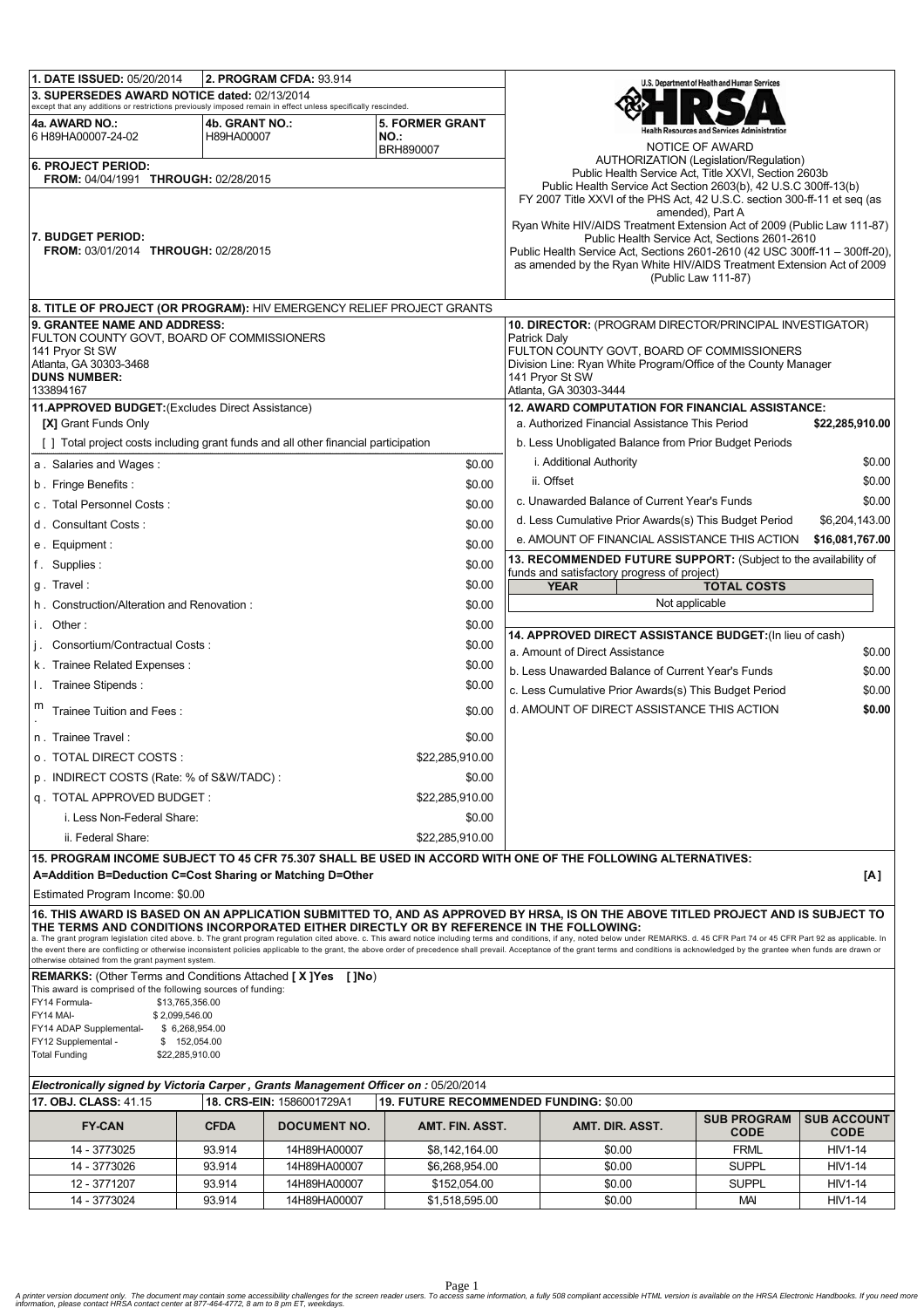# **HRSA Electronic Handbooks (EHBs) Registration Requirements**

The Project Director of the grant (listed on this NoA) and the Authorizing Official of the grantee organization are required to register (if not already registered) within HRSA's Electronic Handbooks (EHBs). Registration within HRSA EHBs is required only once for each user for each organization they represent. To complete the registration quickly and efficiently we recommend that you note the 10-digit grant number from box 4b of this NoA. After you have completed the initial registration steps (i.e.,created an individual account and associated it with the correct grantee organization record), be sure to add this grant to your portfolio. This registration in HRSA EHBs is required for submission of noncompeting continuation applications. In addition, you can also use HRSA EHBs to perform other activities such as updating addresses, updating email addresses and submitting certain deliverables electronically. Visit

https://grants3.hrsa.gov/2010/WebEPSExternal/Interface/common/accesscontrol/login.aspx to use the system. Additional help is available online and/or from the HRSA Call Center at 877-Go4-HRSA/877-464-4772.

# **Terms and Conditions**

**Failure to comply with the remarks, terms, conditions, or reporting requirements may result in a draw down restriction being placed on your Payment Management System account or denial of future funding.**

## **Grant Specific Term(s)**

- 1. This revised award provides the balance of Fiscal Year 2014 (FY14) funding based on final FY14 HRSA appropriations, and includes the remainder of the Ryan White Part A reporting requirements.
- 2. Fiscal year (FY) 2012 unobligated balances have been deobligated from FY 2012 and reobligated for use in FY 2014. These funds must be tracked separately by the grantee as FY 2012 funds according to funding type. Please refer to the "Remarks" section of the NoA face page for the amount, type and purpose of these funds.

This action by the DGMO is in accordance with Title XXVI of the Public Health Service (PHS) Act, Section 2603(b) (for Eligible Metropolitan Areas) and Section 2609(d)(2) (for Transitional Grant Areas), as amended by the Ryan White HIV/AIDS Program Treatment Extension Act of 2009.

## **Reporting Requirement(s)**

### 1. **Due Date: 08/15/2014**

The grantee must submit a FY 2014 Program Terms Report as a Part A Grant Requirement via the HRSA EHBs, consistent with reporting guidelines, instructions, and reporting templates provided in the EHBs. The Report must include the following items:

a. The FY 2014 Part A and MAI Planned Allocation Table, indicating the priority areas established by the Planning Council (PC) and the dollar amount of FY 2014 Part A and MAI funds allocated to each prioritized service category related to eligible Core Medical and Support Services. Use only the service categories identified on the Table. Include a letter from the HIV Health Services PC Chairperson/co‐Chairs, indicating endorsement of the allocations and program priorities.

b. The current Planning Council membership roster, indicating the number of Planning Council members as required in the By-Laws and includes the mandated membership category, name, agency affiliation, and term of office. Reflectiveness must be based on the prevalence of HIV Disease (AIDS Prevalence plus HIV Prevalence, real or estimated) in your EMA/TGA as reported in your FY 2014 application.

c. A revised SF‐424A and budget narrative justification for: Administration, Clinical Quality Management, and HIV Services for all FY 2014 funding. The Form can be found at http://www.hhs.gov/forms/PHS‐5161‐1.doc. The Grantee should only print the Budget Information‐Non Construction Programs (Section A‐F).

d. A complete FY 2014 Implementation Plan that reflects all Core Medical and Support service categories and priorities for which funds were allocated by the Planning Council and that are consistent with the FV 2014 Part A and MAI Planned Allocations Table

e. A Consolidated List of Contracts for all direct service providers receiving Part A Ryan White HIV/AIDS Program funding/contracts.

f. A Contract Review Certification (CRC) for all funds in relation to direct service contracts, both Part A and MAI.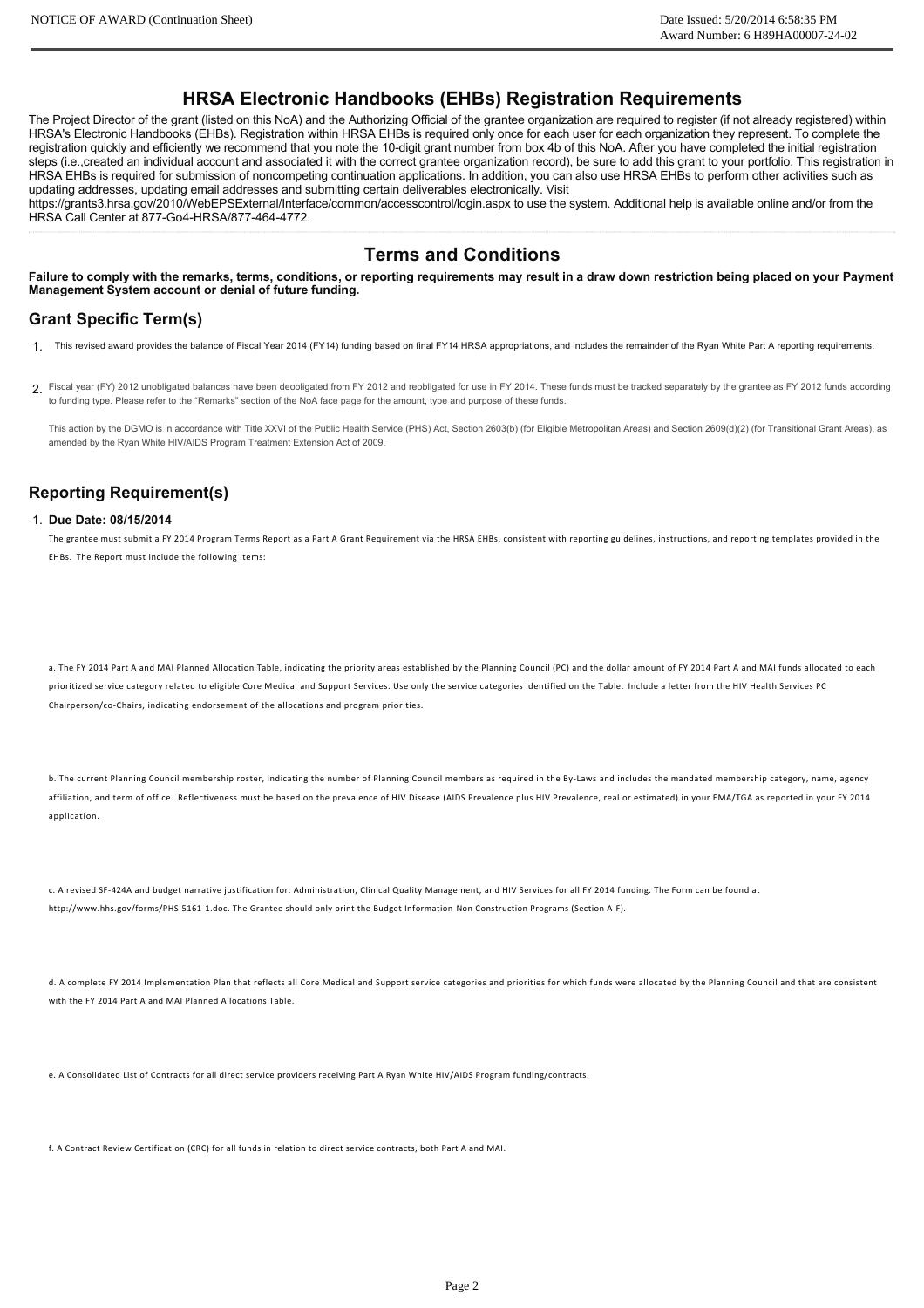### 2. **Due Date: 07/18/2014**

The grantee must submit a separate FY 2014 Part A MAI Annual Plan using HRSA's MAI web-based reporting system accessed via the HRSA EHBs, consistent with reporting guidelines and instructions provided separately.

#### 3. **Due Date: 07/30/2015**

The grantee must submit a FY 2014 Part A and MAI Final Expenditure Table via the HRSA EHBs using the format provided in the EHBs.

### 4. **Due Date: 12/31/2014**

The Grantee must submit an estimate of their FY 2014 Unobligated Balances (UOB) and an estimated carryover request consistent with reporting guidelines and instructions provided via the HRSA's EHBs.

#### 5. **Due Date: 03/30/2015**

The grantee must submit all annual Ryan White Services Data Report (RSR) requirements via the HRSA's EHBs.

### 6. **Due Date: 01/31/2016**

The grantee must submit a FY 2014 MAI Annual Report on the use of Part A MAI funds via HRSA's MAI web-based reporting system accessed in the EHBs, and consistent with reporting guidelines and instructions provided separately.

### 7. **Due Date: 07/30/2014**

The grantee must submit a Final FY 2013 Part A Annual Progress Report via the HRSA EHBs, consistent with reporting guidelines and instructions provided. The components are listed below.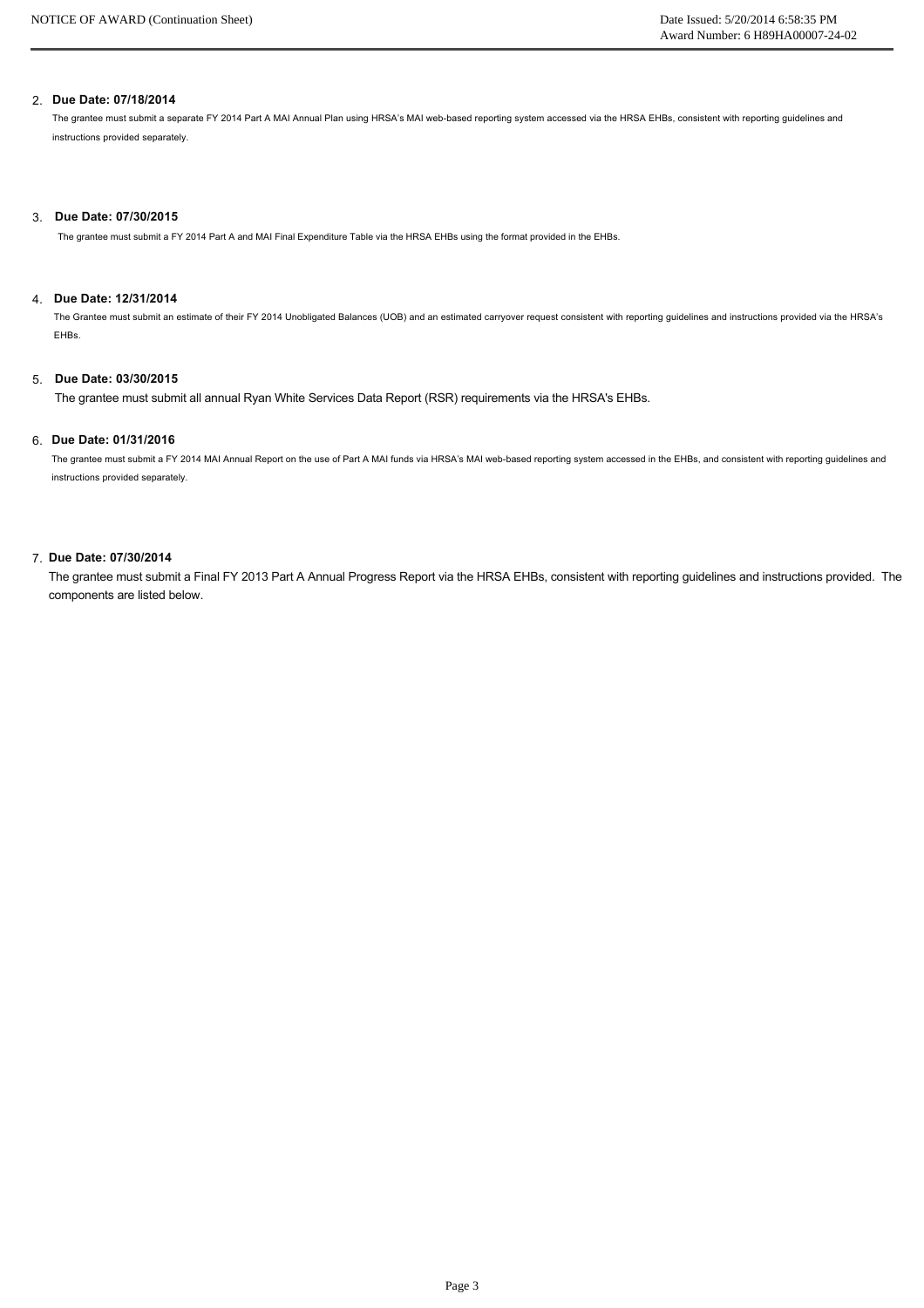a. Final FY 2013 Program Implementation Plan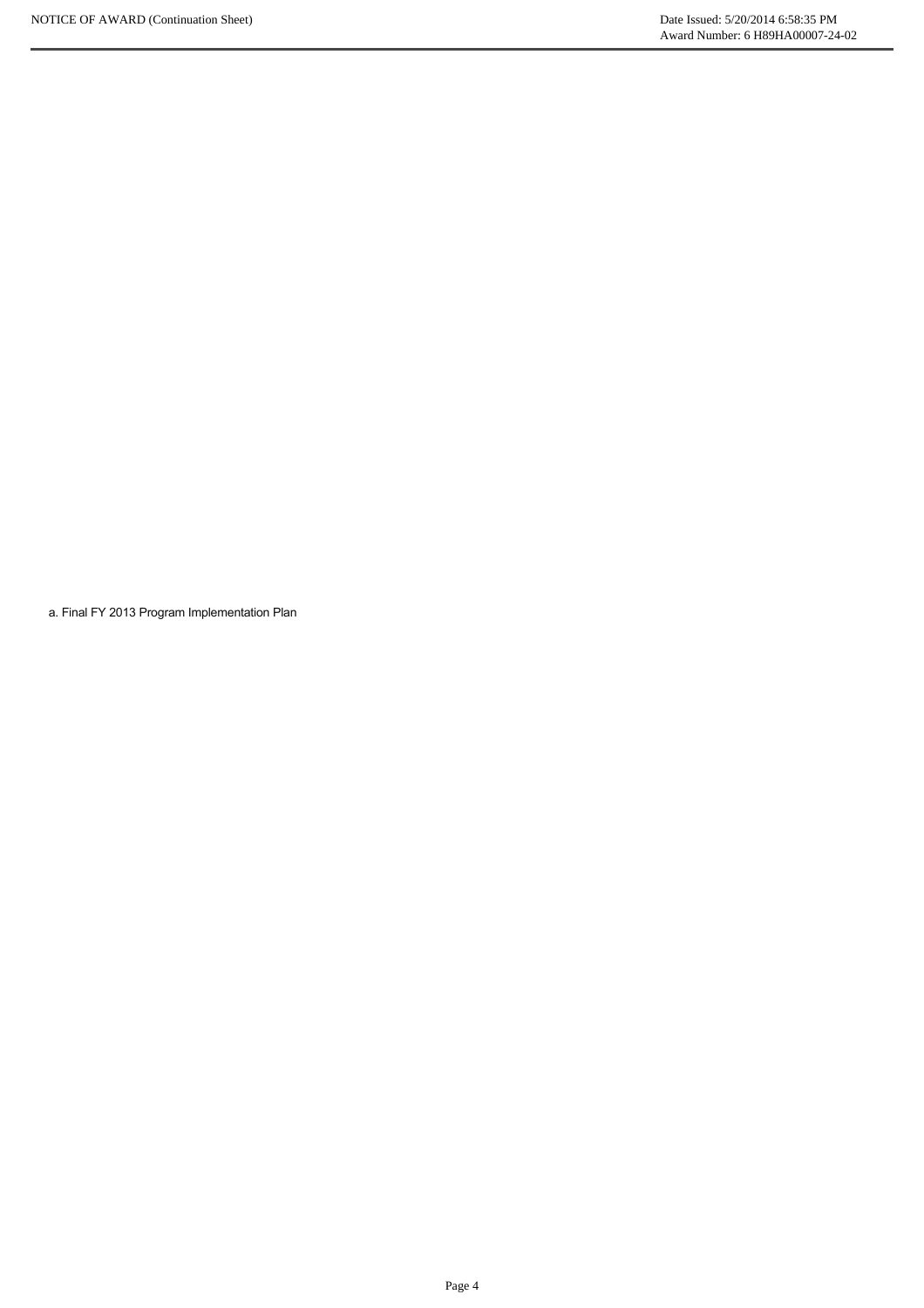b. Planning Council Activities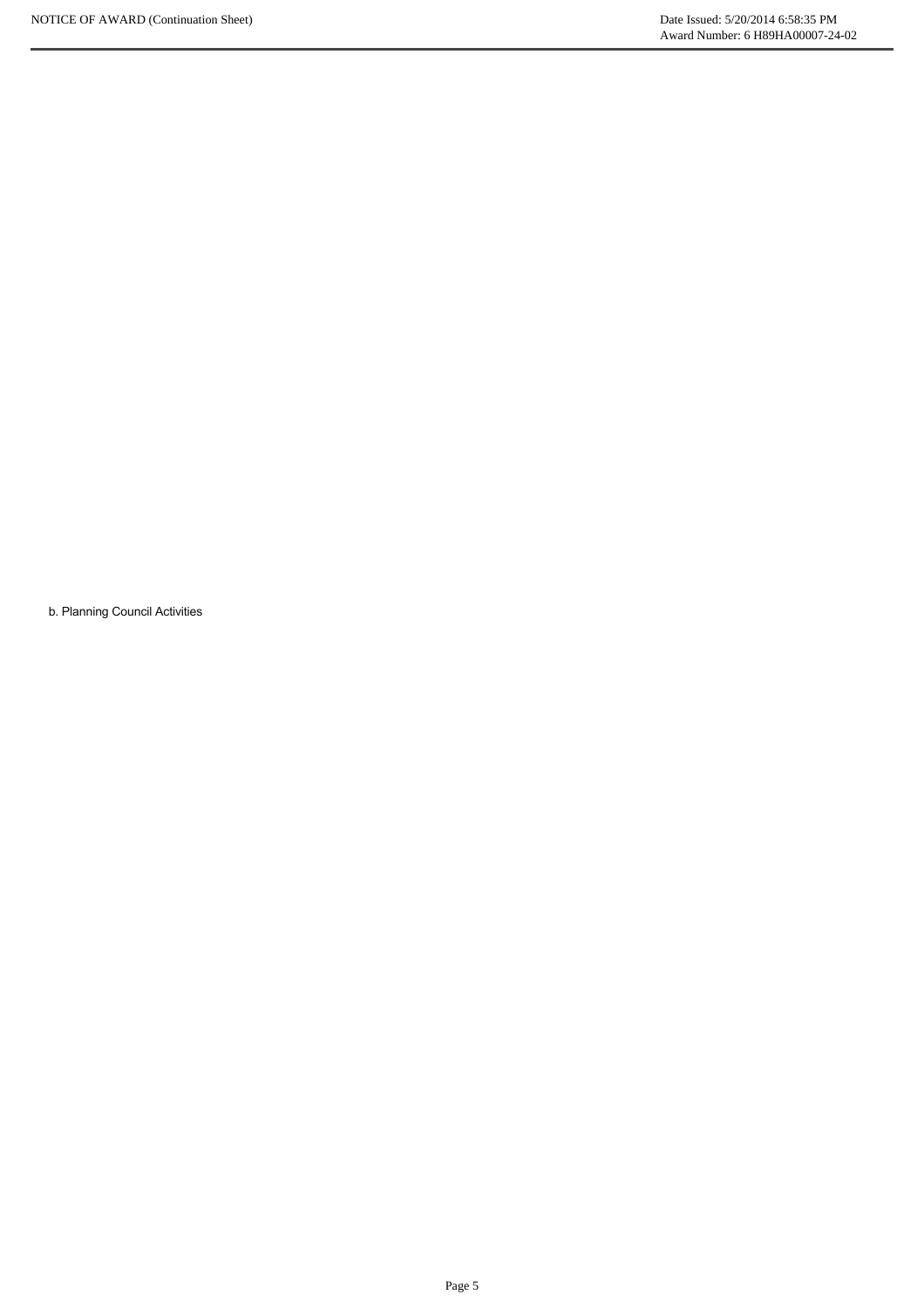c. Early Identification of Individuals with HIV/AIDS (EIIHA) Update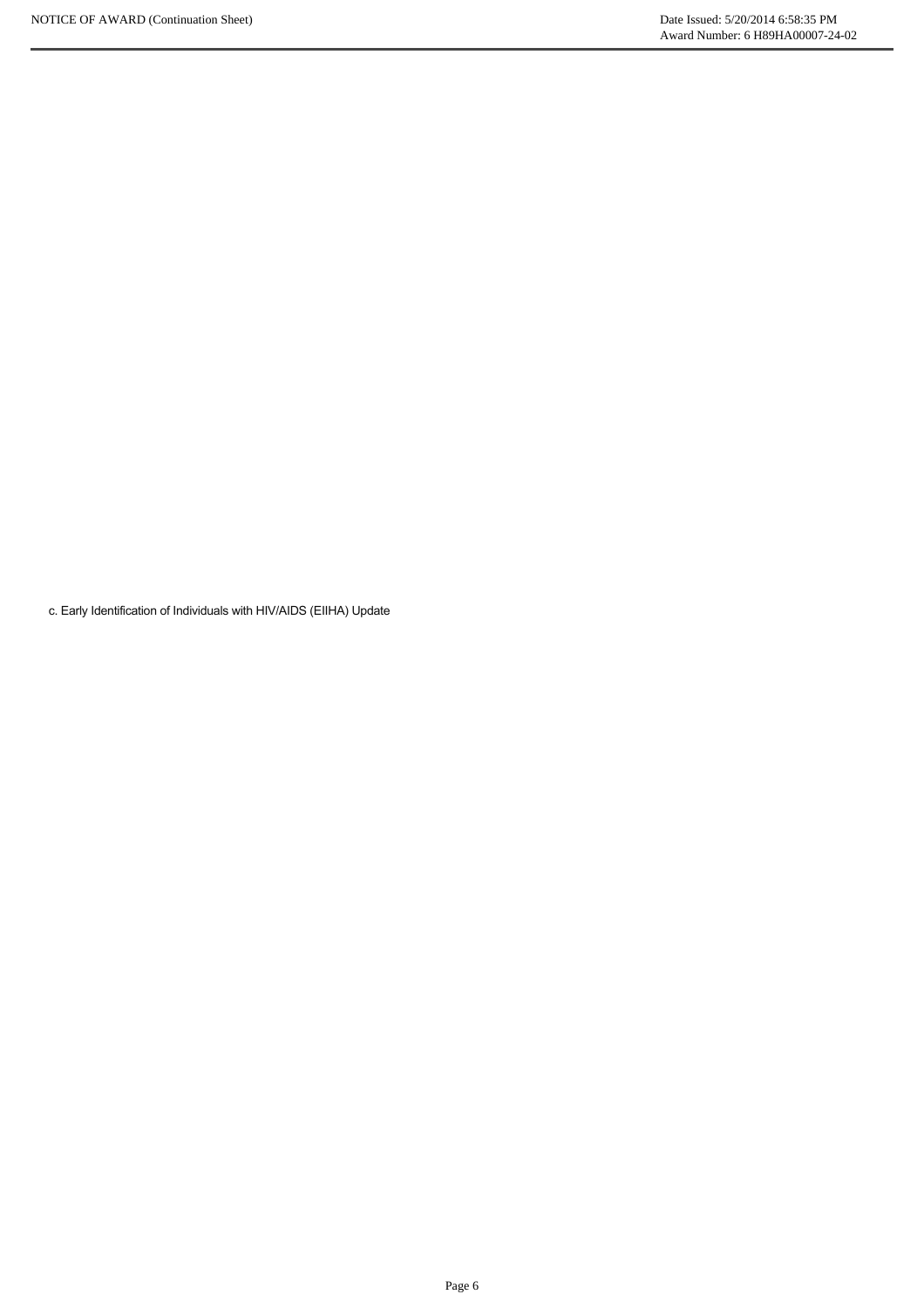d. Administration Final Expenditures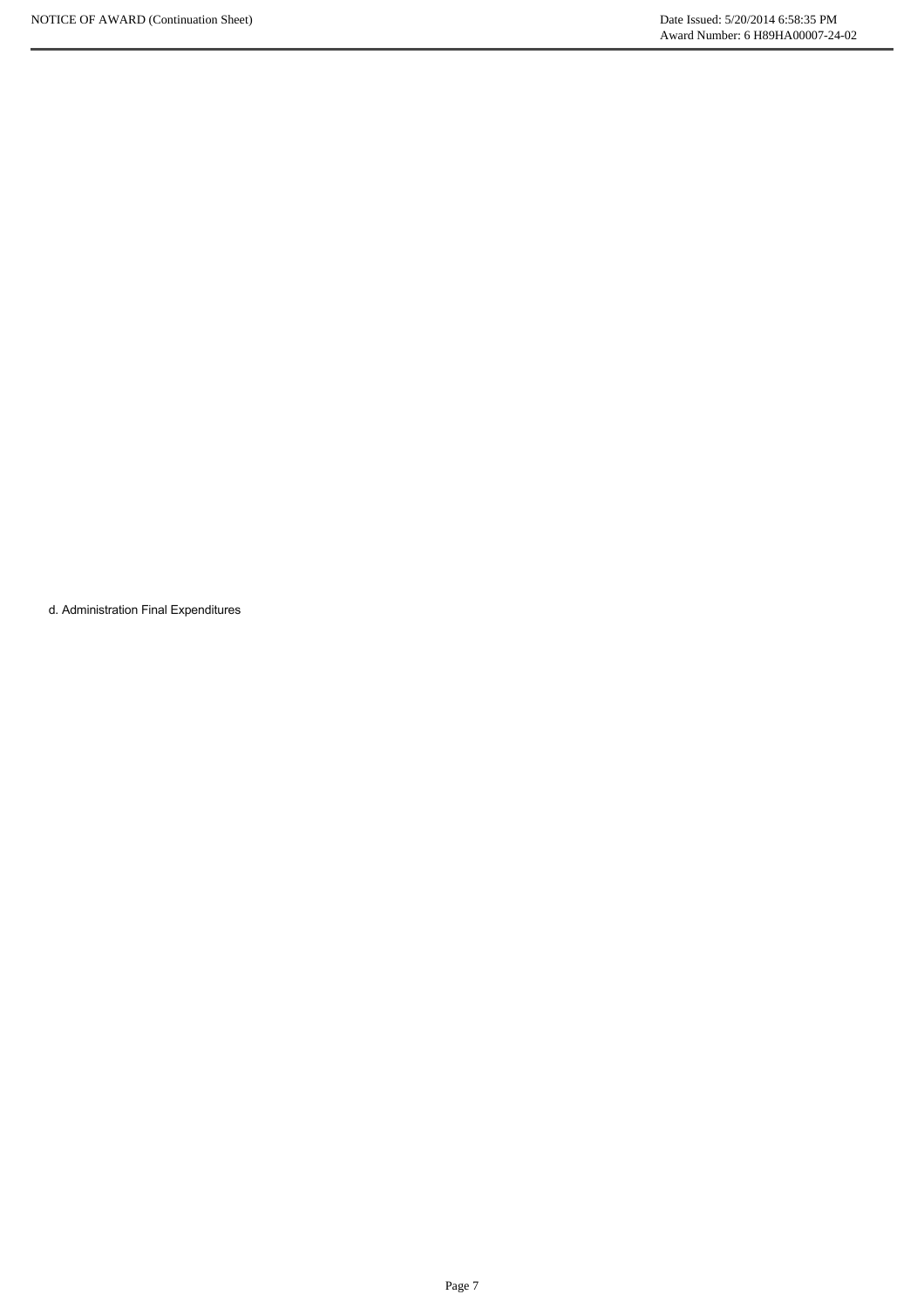e. Technical Assistance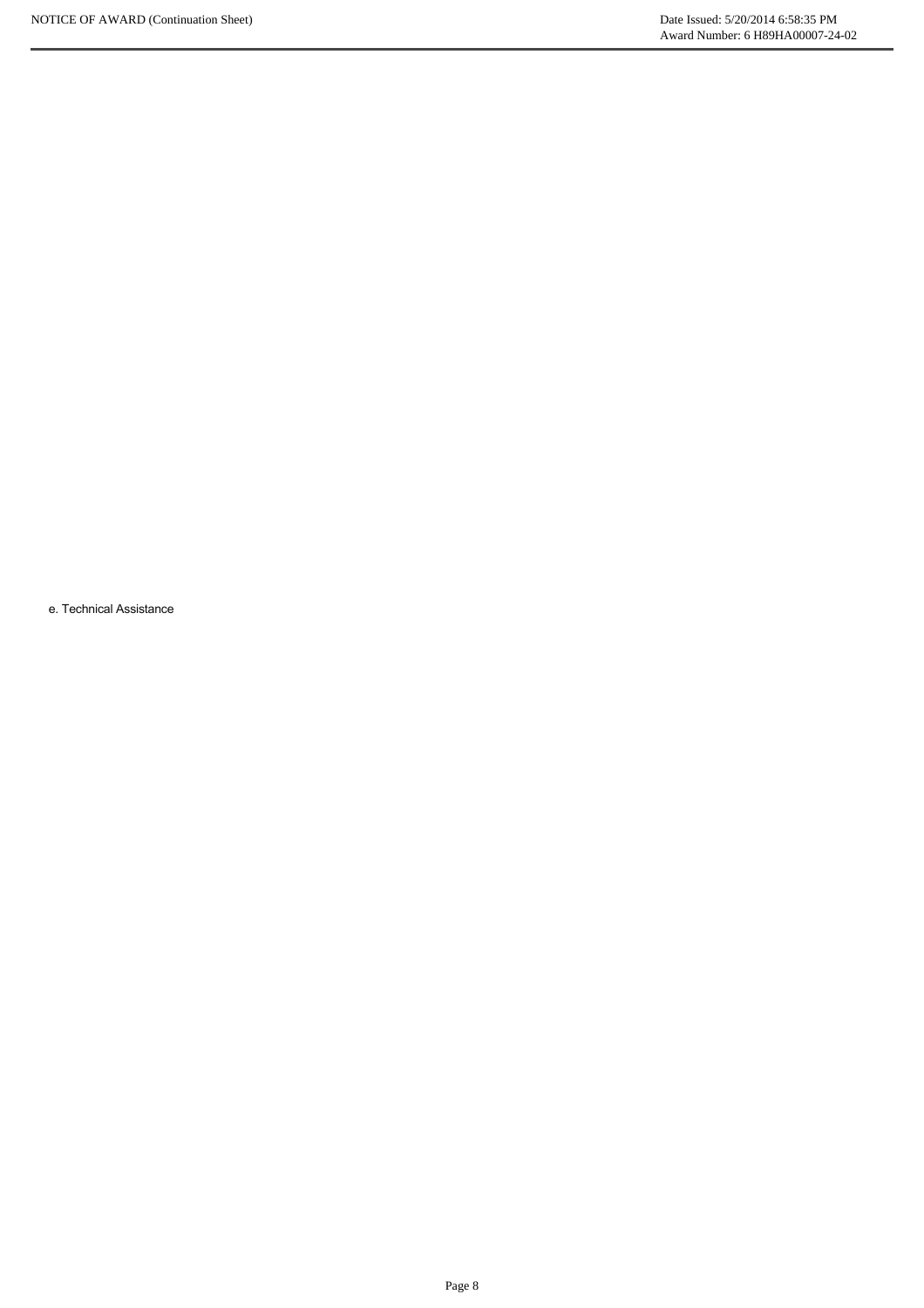f. Certification of Aggregate Administrative Costs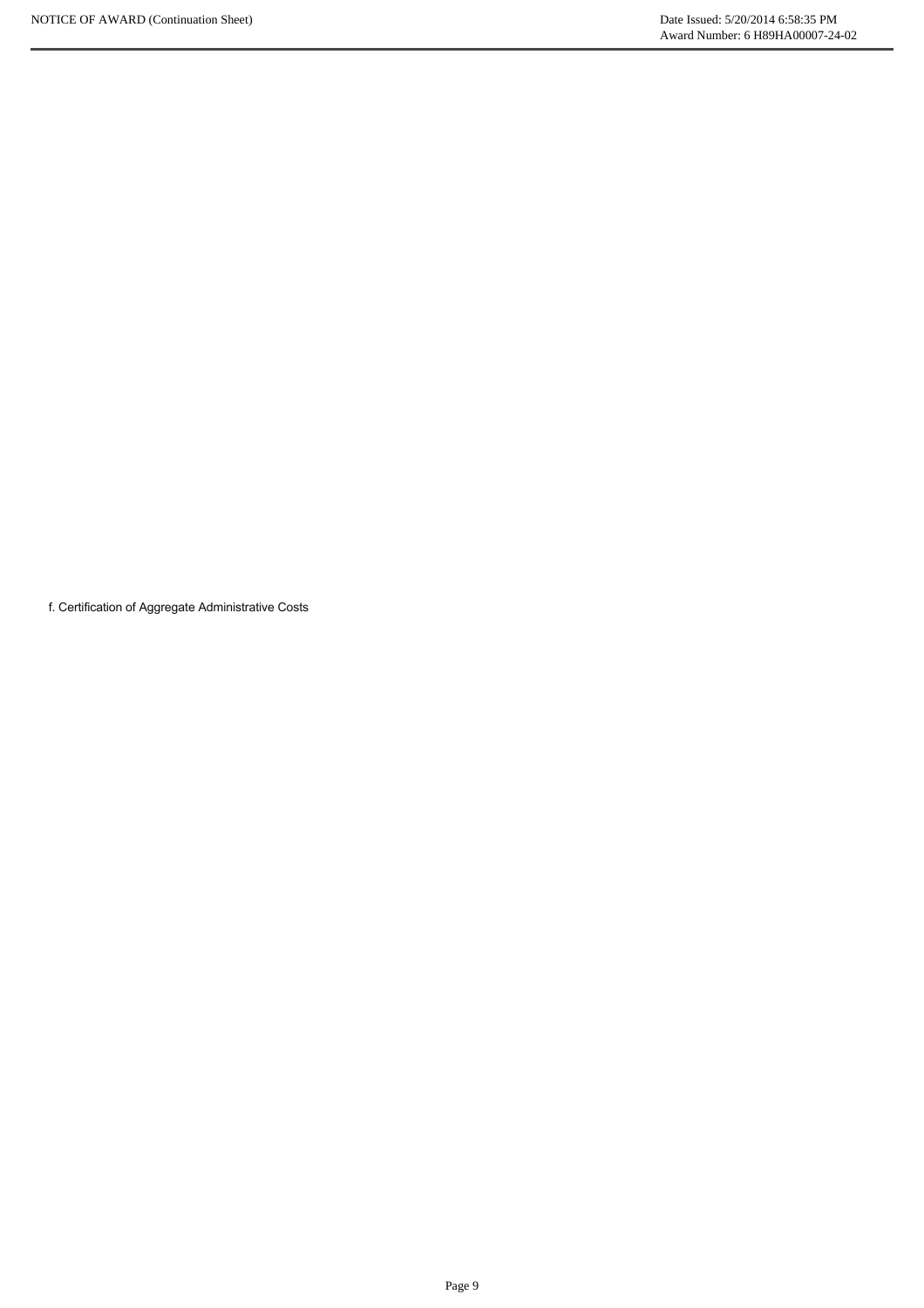g. FY 2013 Women, Infants, Children, and Youth (WICY) Expenditures This report must include the grantee's Report on Expenditures for WICY which documents the following: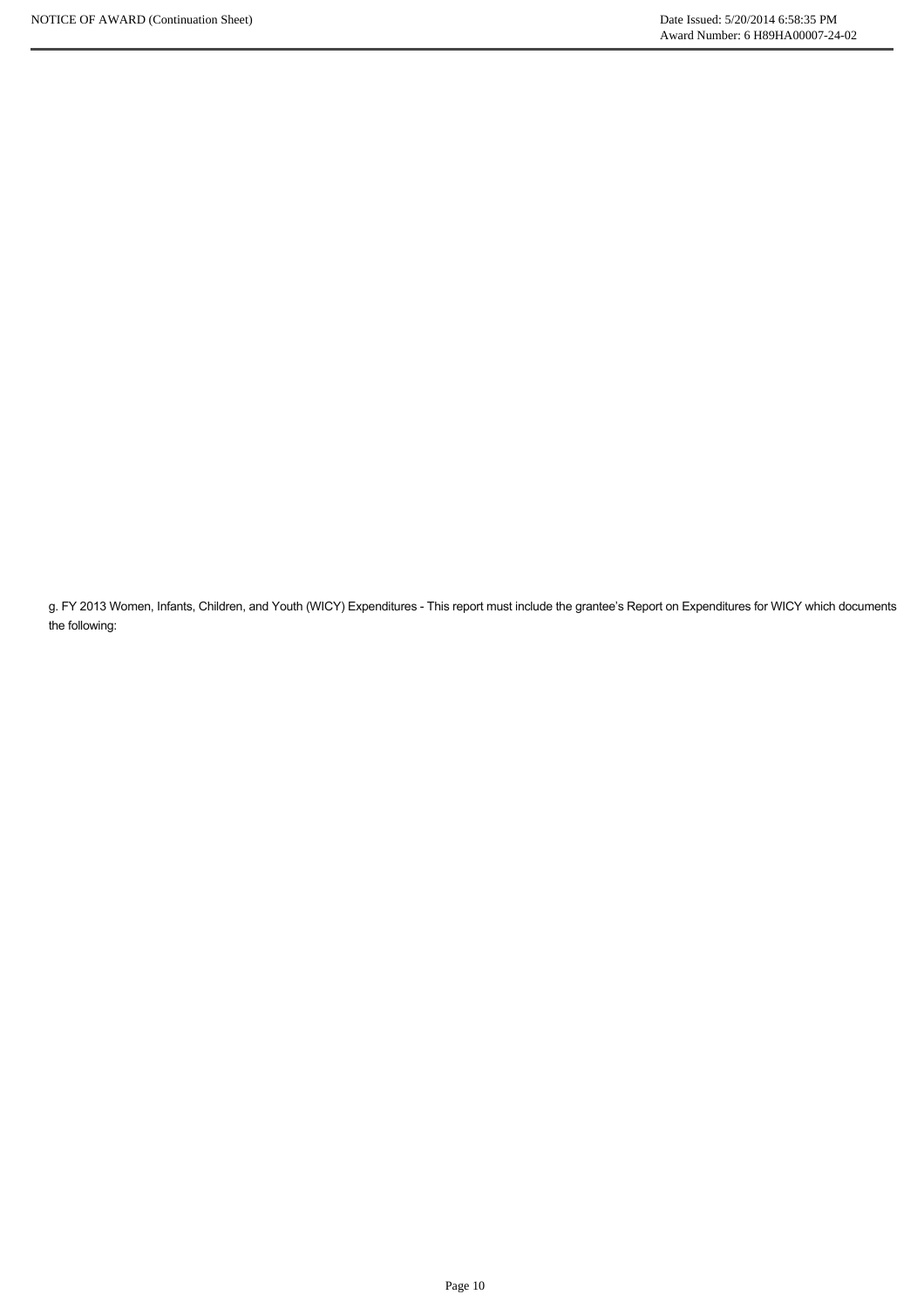a. The amounts and percentages of Part A service-related expenditures to provide services to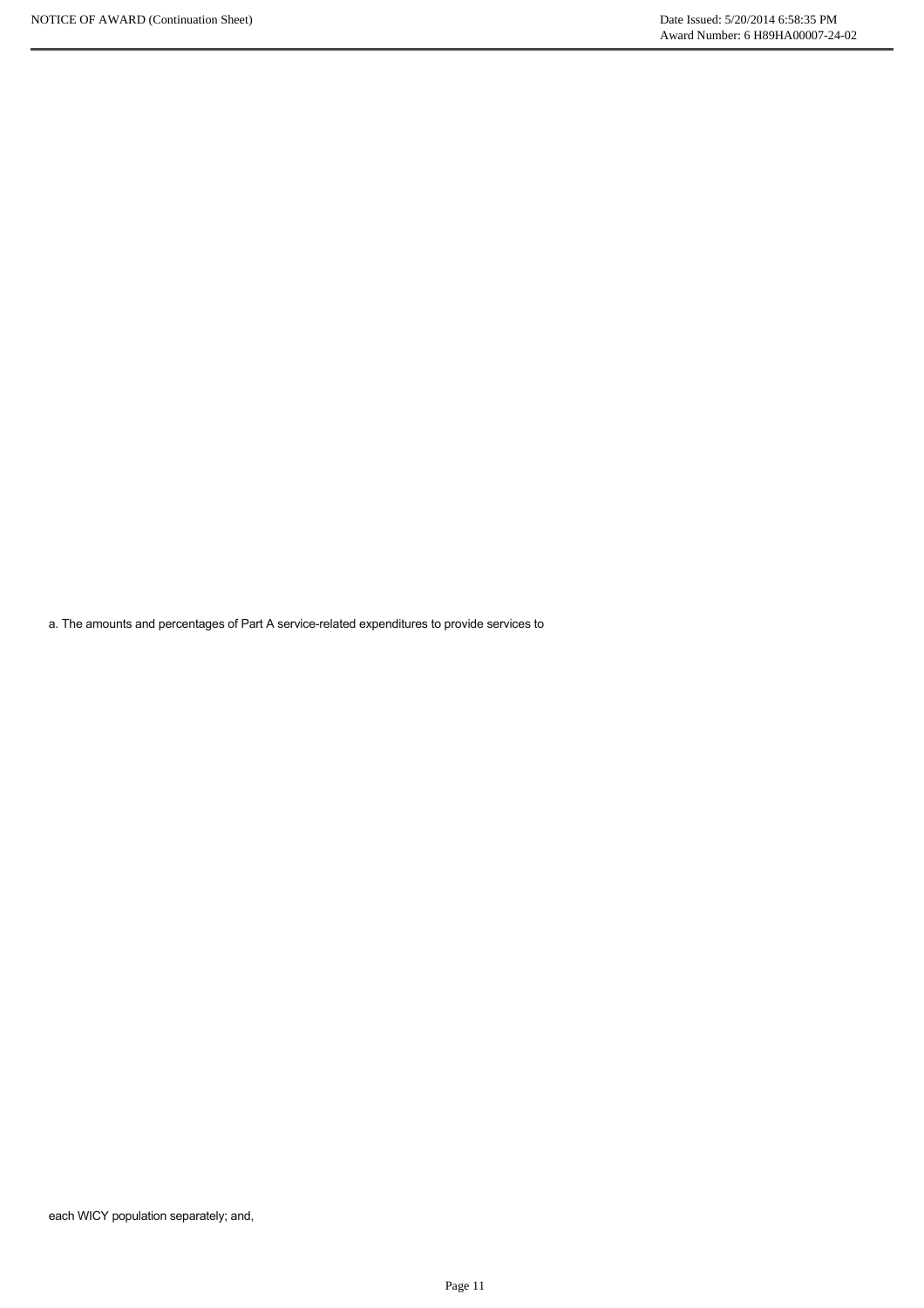b. That the reported amounts are, at a minimum, not less than the percentage constituted by

the ratio of each population with AIDS to the general population with AIDS living within the EMA/TGA. Updated WICY Guidelines and Reporting Instructions will be provided separately (See Program Term No. 14 for Waiver Information).